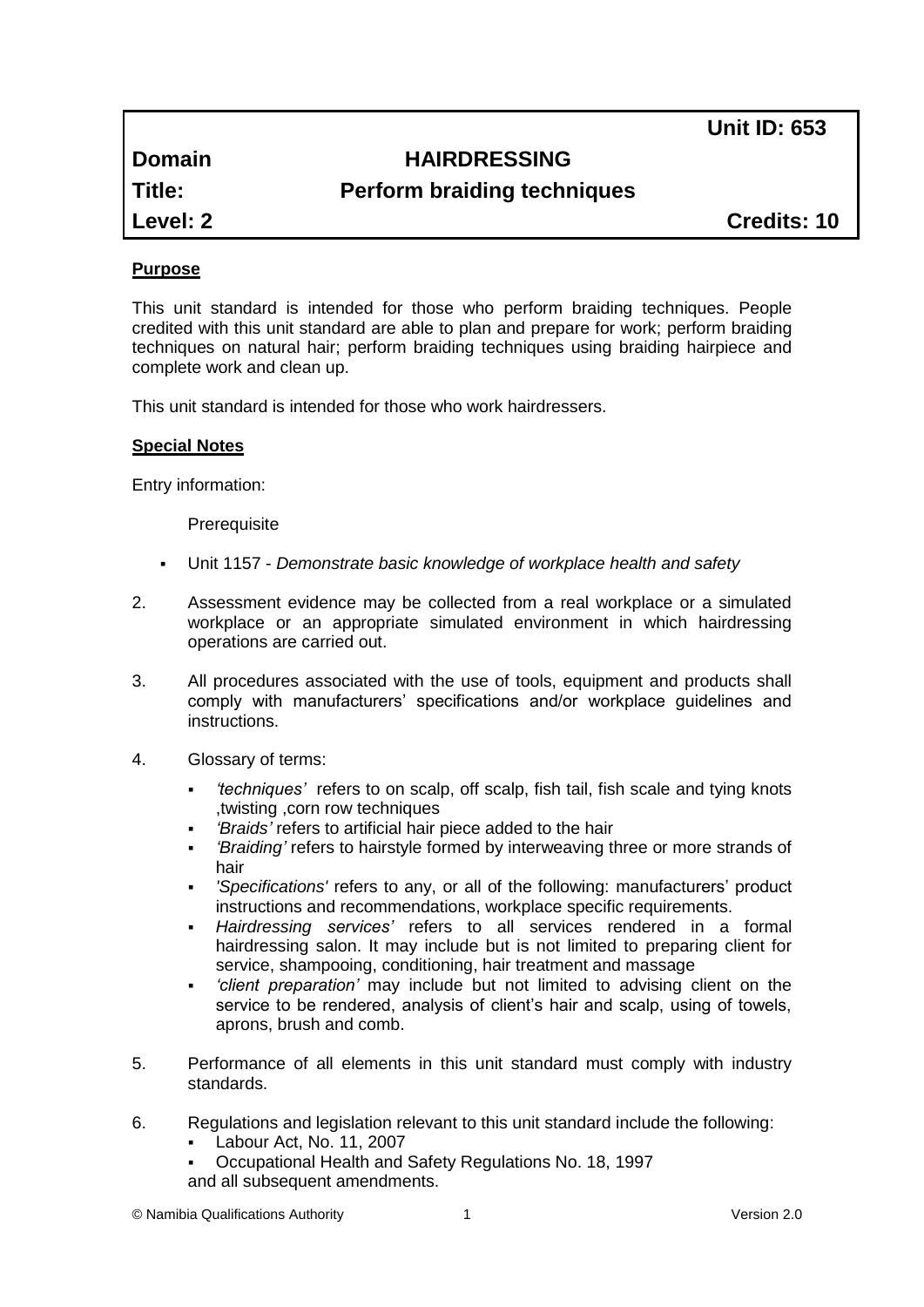7. This unit standard applies to all type of hairs and range of people from different social, cultural or ethnic backgrounds.

## **Quality Assurance Requirements**

This unit standard and others within this subfield may be awarded by institutions which meet the accreditation requirements set by the Namibia Qualifications Authority and the Namibia Training Authority and which comply with the national assessment and moderation requirements. Details of specific accreditation requirements and the national assessment arrangements are available from the Namibia Qualifications Authority and the Namibia Training Authority on [www.nta.com.na](http://www.nta.com.na/)

#### **Elements and Performance Criteria**

## **Element 1: Plan and prepare for work**

## **Range**

Planning and preparation may include but is not limited to workplace inspection, equipment defect identification, assessment of conditions and hazards and determination of work requirements.

Tools and equipment may include but are not limited to comb, sectioning clips, pins, rubber bands, and ribbons.

Products may include but are not limited to holding products, moulding cream and gel.

#### **Performance Criteria**

- 1.1 Work instructions, including job card, client history record and product details are obtained, confirmed and applied.
- 1.2 Safety requirements are followed in line with safety plans and policies.
- 1.3 Tools and equipment selected to carry out tasks are consistent with the requirements of the job, checked for serviceability and any faults reported.
- 1.4 Products are safely handled and located ready for use in line with workplace procedures.
- 1.5 Measurement requirements for products are sourced and implemented in line with manufacturers' specifications and workplace procedures.
- 1.6 Environmental protection requirements are identified and applied in line with environmental plans and regulatory obligations.

#### **Element 2: Perform braiding techniques on natural hair**

#### **Range**

Finishing products may include but are not limited to branding spray, hair food and gel

#### **Performance Criteria**

© Namibia Qualifications Authority 2 Version 2.0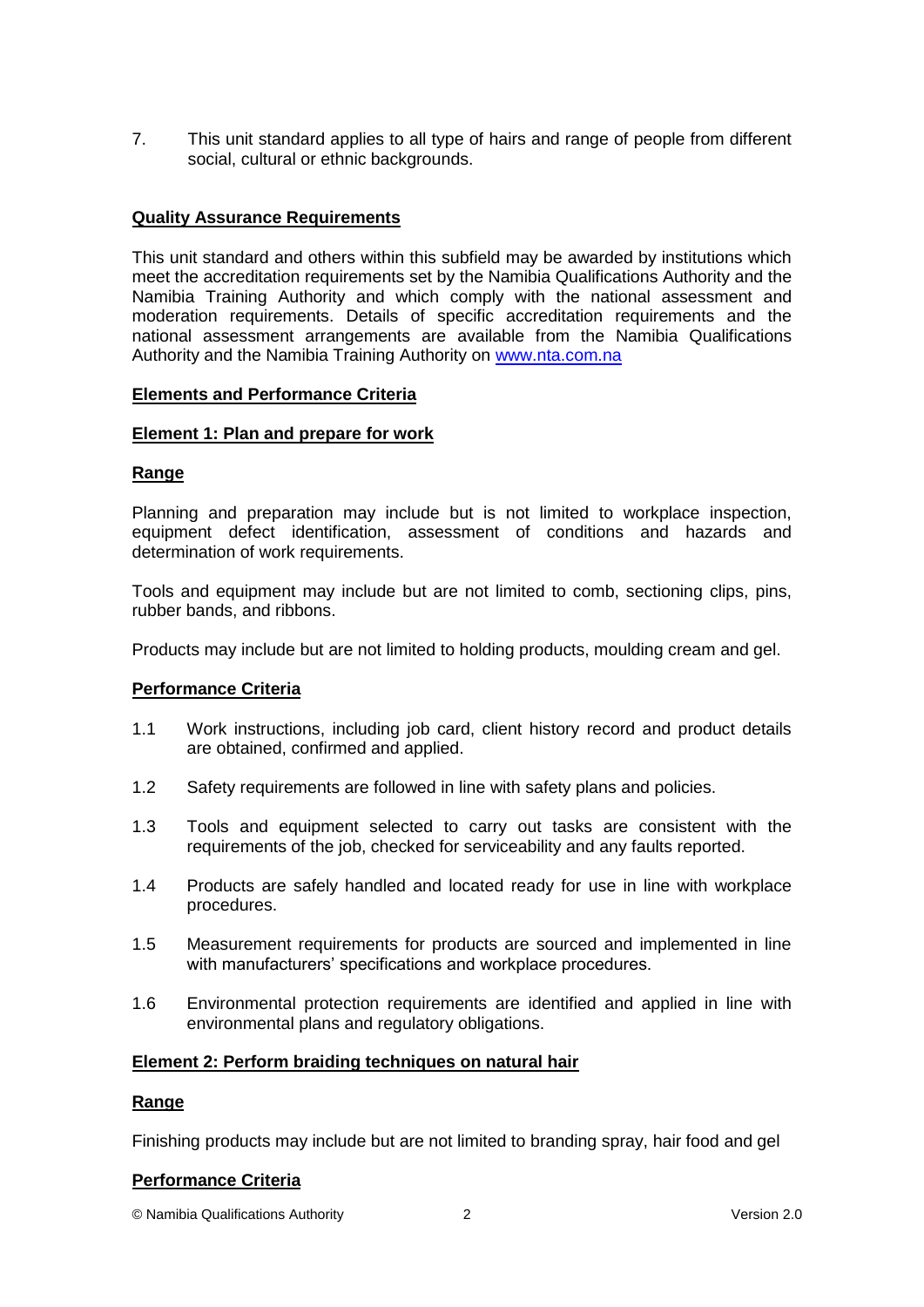- 2.1 Procedures and information required for performing braiding techniques on natural hair are identified and sourced in line with product specifications and workplace procedures.
- 2.2 Client is prepared for service in line with workplace procedures.
- 2.3 Client comfort and safety is ensured throughout the braiding service.
- 2.4 Client hair is sectioned and braiding techniques are applied in line with workplace procedures.
- 2.5 If required end of braid is secured using rubber bands, pins and/or ribbons.
- 2.6 Finishing products are applied and hair maintenance products for home use are recommended.
- 2.7 Confirmation of client's satisfaction is obtained and cape and/or towel is/are removed in line with workplace procedures.

# **Element 3: Perform braiding techniques using braiding hairpiece**

# **Range**

**Brainding hair piece may include but are not limited to yaki braids and pony tail**

# **Performance Criteria**

- 3.1 Procedures and information required for performing braiding techniques using braiding hairpiece are identified and sourced in line with product specifications and workplace procedures.
- 3.2 Client is prepared for braiding service in line with workplace procedures.
- 3.3 Client hair is sectioned and hairpiece is fused with the natural hair in line with client requirements and workplace procedures.
- 3.4 Client comfort and safety is ensured throughout the braiding service.
- 3.5 If required end of braid is secured using rubber bands, pins /or ribbons and soak in hot water.
- 3.6 Finishing products are applied and after care products are recommended.
- 3.7 Confirmation of client's satisfaction is obtained and cape and/or towel is/are removed in line with workplace procedures.

# **Element 4: Complete work and clean up**

# **Range**

Work completion details may include but are not limited to job card and client history record.

Reusable material may include but are not limited to towels, capes, aprons, glasses and cups.